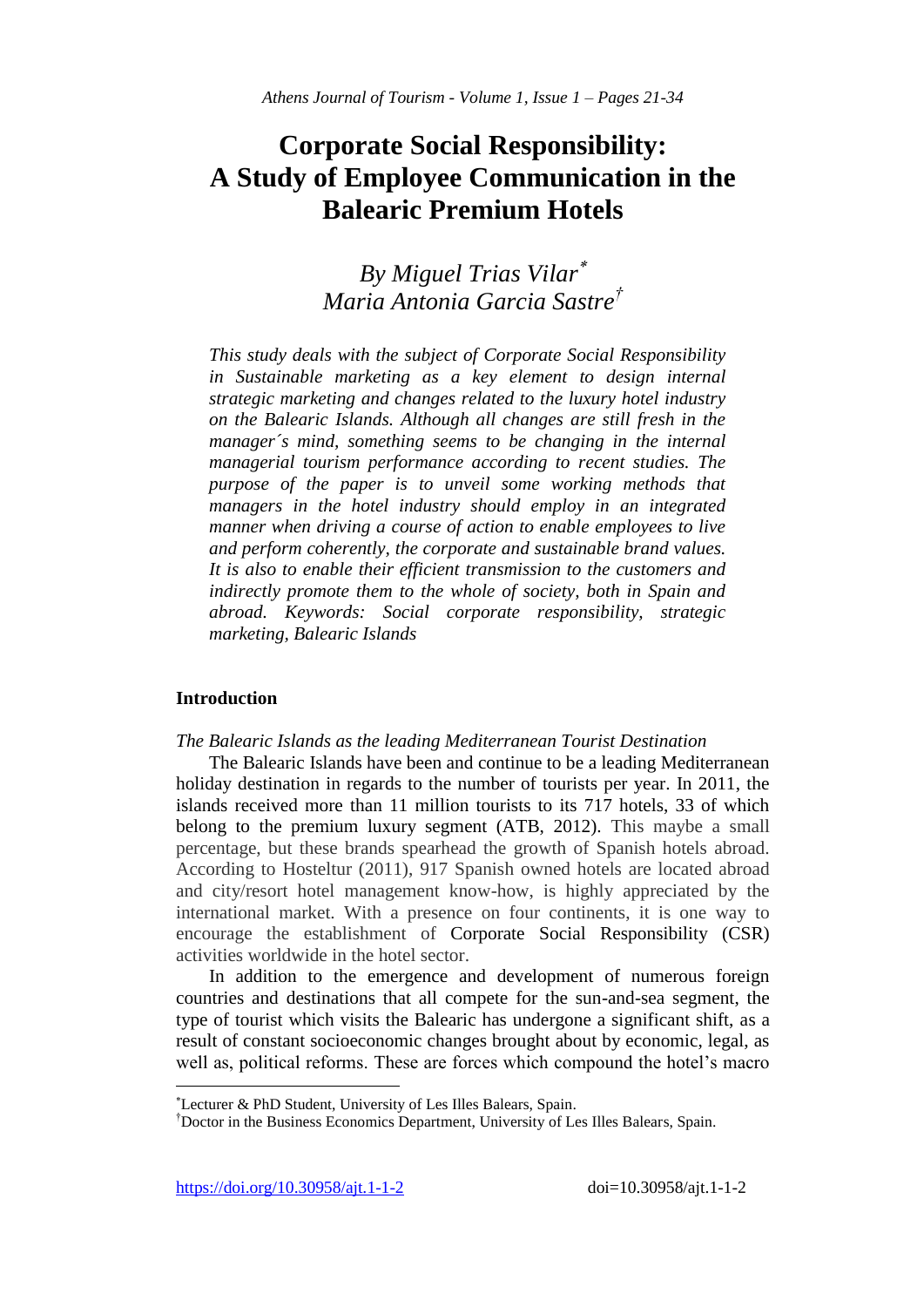and microenvironments and influence their marketing strategy. The new scenario calls for the design and implementation of policy marketing changes. Thus, in a context, in which end customers are expected to take a more active role, new standards must focus on how to satisfy the expectations and needs of an increasingly well-informed and more demanding tourist that can select from a wider variety of alternatives. Among them, CSR and sustainability seem to be a subject of increasing interest.

CSR is not a new concept, but it appears to be a subject of increasing interest amongst academics and practitioners. It is regarded by many to be a philosophy, and policy, which benefits the economy, society and the environment based on the premise that companies have responsibilities beyond commerce. Recognising and practising these obligations is frequently a challenging task as there is a constant uncertainty about the nature and degree of commitment.

Recent years have seen the emergence of a more rounded management approach which measures business not only by financial success, but also takes a much wider view (Bar-Zuri, 2008). CSR relates to the "economic, legal, ethical, and discretionary expectations that society has of organizations at a given point in time" (Carroll, 1979). This approach follows the belief that in going beyond its narrow economic interest an organization can positively affect its stakeholders (Turker, 2009a). Although implementing CSR policies bears a cost, it is largely believed to be profitable for organizations (Du, Bhattacharya, Sen, 2011; Frey & George, 2010). Accumulated published works contain considerable empirical evidence of positive relations between CSR and organizational measures such as reputation, customer loyalty, competitiveness and sustainability (Porter & Kramer, 2006). However, only a limited number of investigations have examined how corporate social activities affect employees. A small number of studies (Greening & Turban, 2000) have found that CSR creates a good reputation for business, thus increasing its attractiveness as an employer for prospective job applicants (Douglas & Baker, 2011). A positive relationship has also been found between CSR policies and organizational commitment among current employees (Brammer, Millington & Rayton, 2007; Turker, 2009b), leading to a rise in employee performance, along with a drop in staff turnover and employee burnout, both of which are costly for organisations (Aguilera, Rupp, Williams & Ganaphathi, 2007). Initial indications of employee satisfaction as a result of CSR have also been found, but these findings relate almost entirely to large and medium sized organizations in the industrial sector. There appears to be no documented work showing a link between CSR and employee motivation in the tourism industry, or more specifically in the hotel sector.

Work on CSR in the corporate world as a whole is reflected in the tourism industry, although its defining characteristics add an extra dimension to the debate. Tourism is a service which involves the transportation of customers, their accommodation and their entertainment. It is predominantly a people service with a high percentage of company employees having routine and frequent face to face customer contact. There is also a larger than normal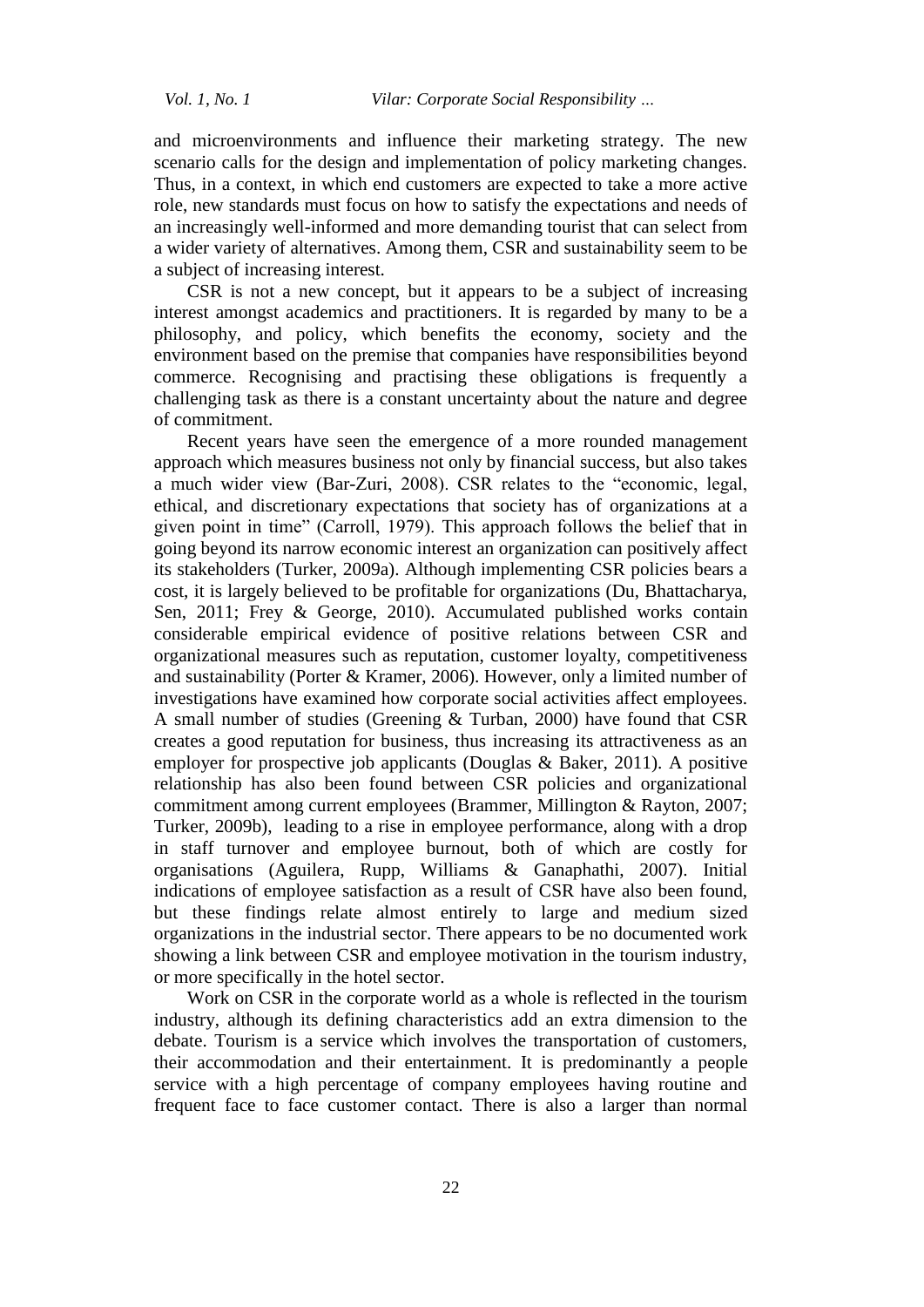proportion of short term or seasonal employees. Taken in the round these factors give rise to potentially disruptive dynamics for the organisations in the sector.

The capacity of tourism to impact destination economies, societies, cultures and environments is well documented and its adverse repercussions have exposed the industry to strong criticism (Tourism Concern, 2012). It should not be forgotten, however, that tourism can supply much needed infrastructure, income and jobs which boost destination economies and raise standards of living. It may also strengthen the case for the protection of threatened resources and help to fund their conservation (Kotler, Bowen & Makens, 2003). In that sense, the tourism industry would seem to have particular and identifiable responsibilities outside of the business arena, due to its very close relationship with destination environments and societies which are an integral part of its products and services (Melo & Galan, 2011).

#### *The Research Problem*

This paper deals with the subject of CSR with special reference to the hotel sector. The study is oriented to determine the key success factors in obtaining employee commitment to living the CSR strategy of the hotel. This current study therefore sought to expand our understanding of the effect of CSR on employees' attitudes and perception by examining their relationships with the CSR management of their hotels. This paper examines such issues of CSR within a hotel context, using the example of premium luxury hotels in the Balearic Island.

Having set out in this introduction the importance of analyzing the link between employee commitment and CSR hotel brand positioning, we have examined an extensive body of work which has been previously published on the subject in an attempt to narrow the existing research gap. Following, some propositions were constructed with the aim of developing a set of working methods and some key elements to design an internal marketing strategy. The third part outlines the methodology that was used for the analysis in order to produce key elements to consider in the design of and internal marketing strategy. The fourth looks at the key elements which an internal marketing strategy must implement in order to ensure the success of the CSR hotel branding position. These elements should also positively affect employee commitment and provide managers with an integrated course of action to enable their employees to act out the CSR hotel branding position and its values. Finally, a summary of considerations are presented.

#### **Theoretical Framework and an Approach to the Proposals**

#### *Literature Review*

"Living the CSR hotel brand positioning" of the organisation means that an employee must behave in a way that is representative of that company´s brand, values and culture. Bendapudi & Bendapudi (2005) suggest that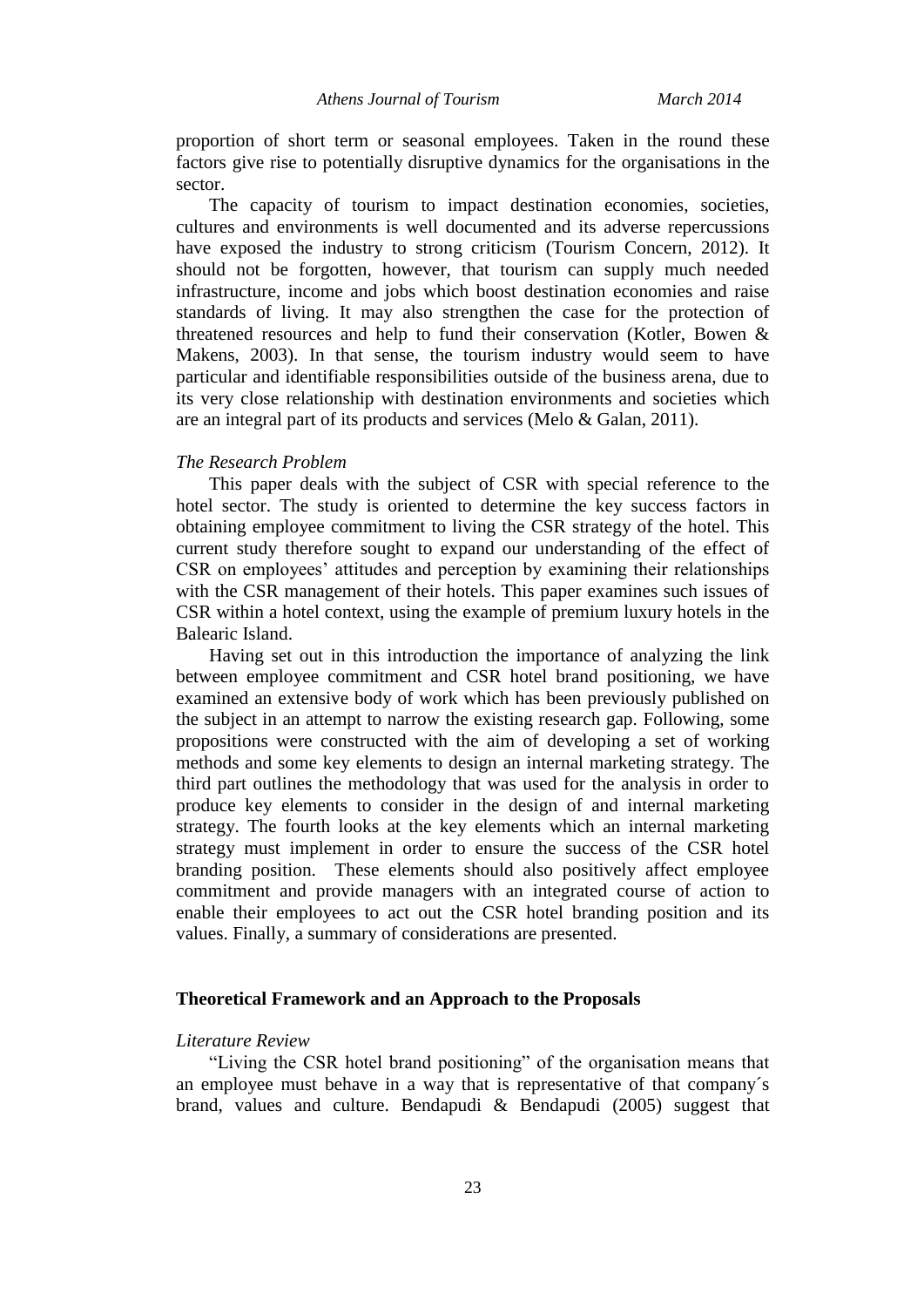companies should "consider employees their living brand and devote a great deal of time and energy to training and developing them so that they reflect the brand´s core values". This is often referred to as employee branding or human capital branding. Mitchell (2002) believes that organisations trying to achieve employee commitment to living the brand of the organisation need to create an emotional connection with employees to make the brand come alive for them in order to persuade them to align their values and behaviours with that of the company´s brand. Human resource managers strive to achieve employee engagement which Das (2003) proposes is driven by six factors: reward, recognition, relationships, opportunity, environment and leadership.

Czaplewski, Ferguson & Milliman (2001) say that internal marketing is "an important way to obtain, develop, motivate, and retain skilled staff quality service". Beagrie (2003) contends that internal marketing is the process of motivating employees to change their behaviours and thinking in order to achieve organisational goals.

The essence of performance management systems is a shared process between managers and the people they manage based on the principle of a psychological contract Armstrong (2006). Philpott and Sheppard in Armstrong (2006) state that the purpose of performance management "is to establish a culture in which individuals and groups take responsibility for the continuous improvement of business processes and their own skills and contributions". Mullich (2003) states that in order for employee engagement to be a success organisations need to measure employee engagement frequently and in multiple ways.

Employee loyalty is another important aspect in building the employment relationship, as "loyal employees make up the core of a successful business, managing the company, designing products and services, selling new business and interacting with customers everyday" (Larsen, 2003). Loyal employees are also more likely to engage in championing the values, which has a positive effect on sales and profits, as a result of others coming into contact with a firm´s internal brand champions (Fram & McCarthy, 2003). A CSR Brand positioning offers the opportunity to increase company goodwill in the communities in which the firm operates. When employees represent themselves to others as supporters of their company, they are developing a positive image of the company.

Mitchell (2002) and Beagrie (2003) argue that in order for employee branding to occur it has to be made a key business objective. The authors believe this starts with senior management. They have to offer a clear vision worth pursuing, which reinforces the big picture to employees. Mullich (2003) maintains that human capital branding can only occur when employees can see that their efforts dovetail with the company´s corporate goals. This author argues that people talk about aligning corporate, departmental and employee goals, but few actually do it.

A starting point for making the CSR brand positioning come alive for employees is through an understanding of who the internal customer is. Mullich (2003) believes that while most firms define themselves by the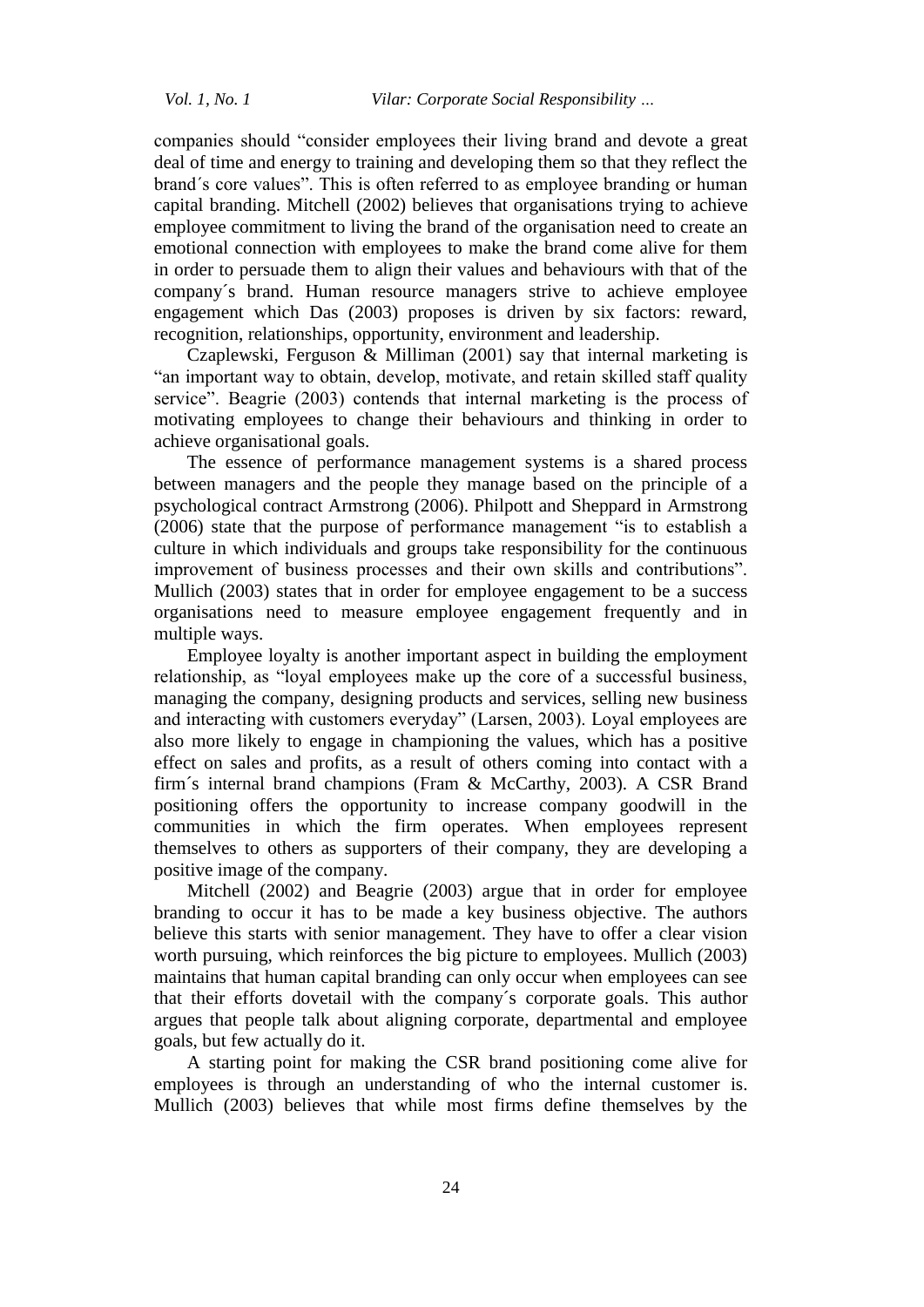*Athens Journal of Tourism March 2014*

products and services they offer, they are actually defined by the productivity, quality and service of their human capital, namely the performance of their employees. He believes a company´s true persona begins from within, so if employees cannot project the message that the company is trying to convey, that message will not resonate with customers. Mitchell (2002) supports this view noting that employees must know everything customers know. Employees must therefore be treated like customers in order for them to believe in the company´s brand. Employees need to be seen as the internal market within the organisation as part of the larger relationship marketing plan (Payne et al, 2003).

Internal marketing has a number of other HR and organizational benefits, including high levels of employee satisfaction, improved retention rates, reduced absenteeism and wider acceptance of any change programme (Beagrie, 2003). Internal marketing can therefore generate higher levels of employee brand loyalty that can translate into other strategic goals such increasing the quality of life for surrounding communities, creating better business opportunities or improving experiences for tourists. (Frey & George, 2010). Internal marketing therefore has a key role to play in obtaining employee commitment to living the CSR brand positioning.

#### *Conclusion to Literature Review*

While there is much written about CSR marketing strategy and some in CSR HR practices in the industrial sector, the area of employee CSR branding's remains an exciting new concept in the tourism sector and more especially in the hotel segment. Although a fair amount of material exists on the topic, few authors have managed to integrate the themes and to come up with specific recommendations on how to implement these employee branding CSR initiatives together in the hotel sector. One reason for this may be that the topic requires the merger of concepts from marketing and human resource practices, which is not common as organisational divisions often work in isolation. Despite the material available on employee branding, there remains no integrated empirical information on successful implementation of managing the hotel´s CSR branding on the Balearic Islands or elsewhere.

#### *Proposals*

From the preceding literature the following proposals were constructed. Hotels that successfully gather employee commitment to living the hotel CSR brand positioning have the following characteristics:

- They make employee´s CSR positioning a key business priority (Du, Bhattacharya & Sankar, 2006).
- They convey a clear set of CSR values to their employees, and live by them (Ind, 2007).
- They look for talented employees and focus on their needs (Czaplewski, Ferguson & Milliman J, 2001).
- They have an internal employee CSR brand positioning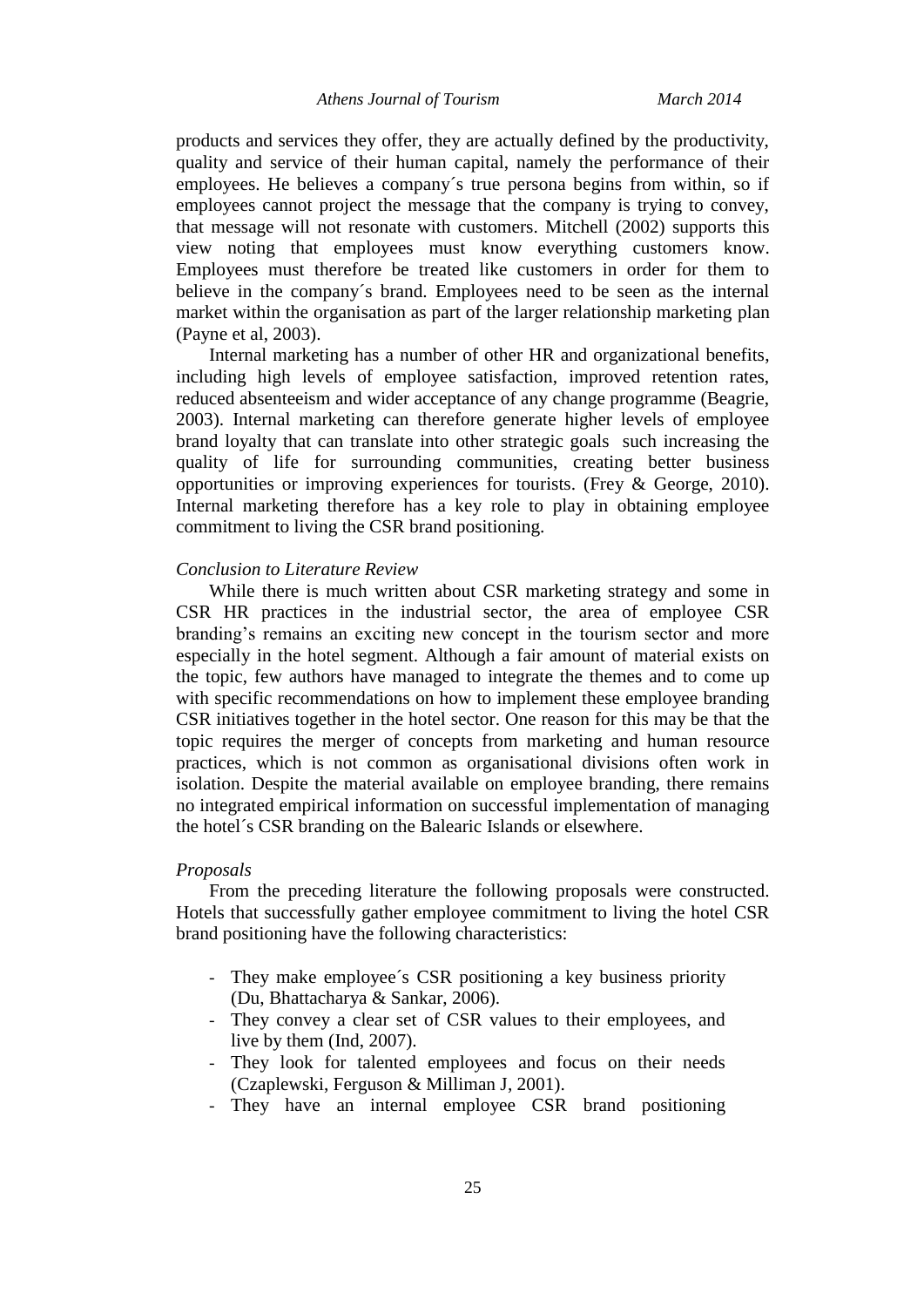programme which builds employee loyalty through: informing, motivating, energising and engaging employees (Larsen, 2003).

- They integrate measurement and recognition into their overall performance management system to evaluate and reward employee commitment to living the CSR brand positioning of the hotel (Douglas & Baker, 2011).
- They monitor hotel culture (CSR beliefs and values) on an ongoing basis and are prepared to face and make the necessary changes (Williams, 1996).

The aim of the study was to verify and assess if the propositions posed were in fact correct, or if there were other factors that still needed to be considered specifically for the hotel sector.

#### **Methodology**

The study was conducted in two phases. The first took the form of personal interviews with experts in the field of employee branding. The purpose of this phase was to identify suitable hotel groups to comprise the case study. The experts were recognised CSR branding consultants and academics in the hotel sector.

Their brief was to identify Balearic hotel groups where employees currently "live the CSR brand positioning". After analysis of their initial findings several hotels were identified as suitable for the study sample. Bryman (1989) recommends that less than ten organisations are appropriate in cases where the primary focus is on qualitative interviews.

Access to the companies was obtained via hotel executive managers. The companies were: eight premium luxury hotels, six located on Majorca Island and one each on Ibiza and Minorca respectively. In total, eight Hotels with 387 employees were targeted**.** Each of these hotels has brands which are widely recognised and valued internationally, nationally or regionally.

Phase two consisted of merging both qualitative and quantitative elements of the research. YIN (2004) defines a case study as, "an empirical inquiry that investigates a contemporary phenomenon within its real-life context; when the boundaries between the phenomenon and context are not clearly evident; and in which multiple sources of evidence are used".

#### *Participants*

A modified quota sampling technique (Leedy & Ormrod, 2009) was used to select suitable candidates. Only employees with a minimum employment period of 12 months in the sector were considered. The hotel managers were also interviewed. From a total of 228 respondents, 55 were department heads and the rest members of their staff which means 173 employees. The former were interviewed in two stages, which is considered sufficient. Meanwhile, the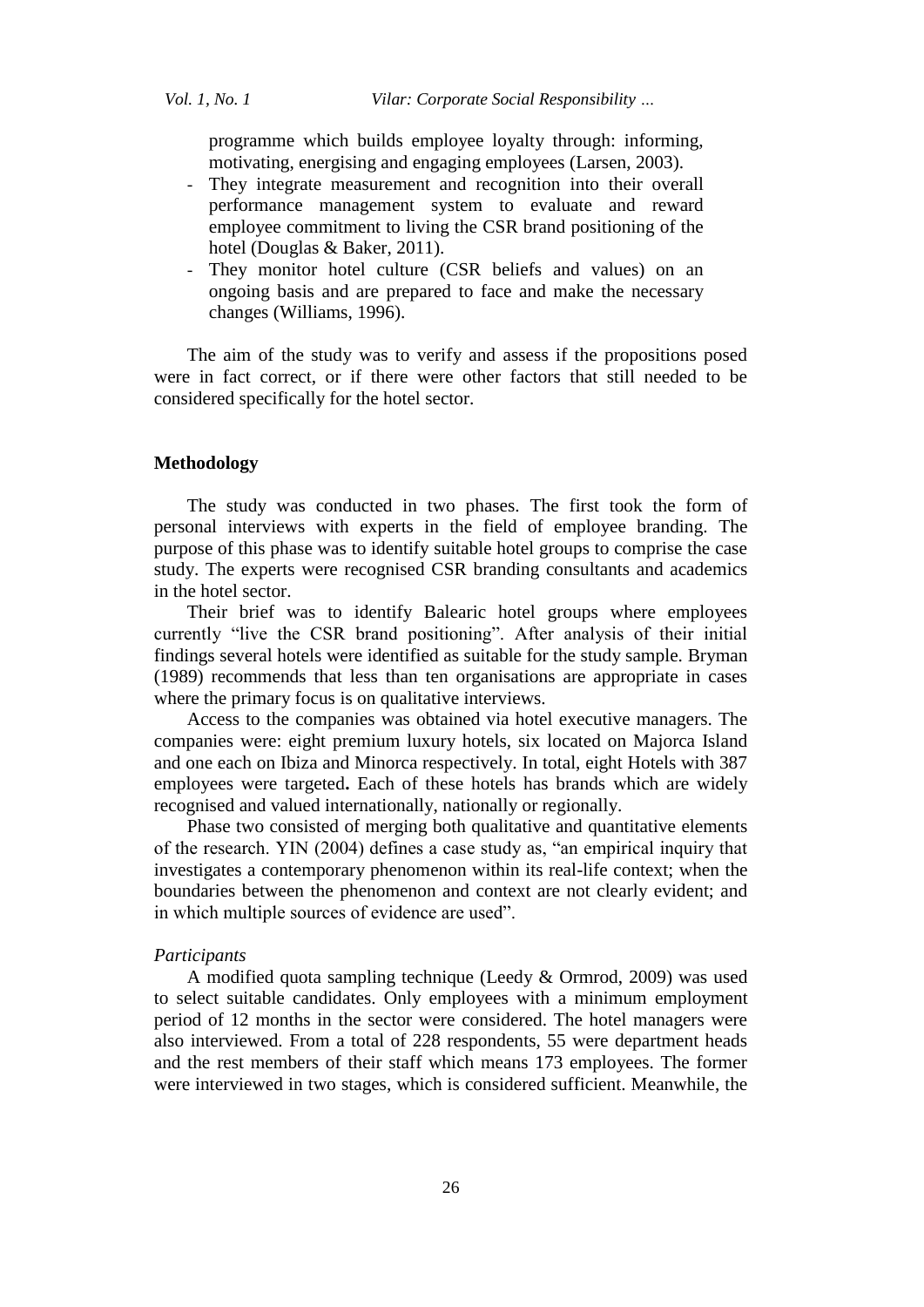i<br>Li latter only answered a questionnaire. These numbers were deemed to be statistically suitable for this type of methodology.

#### *Methods of Data Gathering*

The collection process was based on three data sources. The primary method used was semi-structured personal interviewing using a predetermined questionnaire. This information was complemented by researcher observations during the interviews and the time spent on site. At the beginning of each case study, the Hotel manager and the researcher completed a checklist together to document any visible signs of employee branding. With the aim of confirming the validity of the study process, triangulation was used to validate the study process. (Stake, 1995). It enabled the collection of data from a number of different sources, thus substantiating the findings and conclusions made in the study. This was done through the convergence of the evidence (Yin, 2004) in that "many separate pieces of information must all point to the same conclusion" (Juan Báez y Pérez de Tudela 2007, Leedy & Ormrod, 2009).

The questionnaire used in the interviewing process followed a tried and tested format. It was divided into qualitative and quantitative sections. Section A posed three questions: a quantitative question requiring respondents to rank the degree to which they are encouraged to live the CSR of the brand (results shown as Figure 1) and two open-ended questions investigating their views as to why and how they thought the company did this. Section B of the questionnaire asked the employees to rate 20 statements, developed from the historical studies (Boyd & Sutherland, 2006), as to the extent to which the respondent came across that factor in the work, using a five point Likert scale. The range was from "strongly agree" to "strongly disagree" and the results are also shown. The questionnaire was pre-tested and corrected for design errors.

#### *Data Analysis*

Due to the nature of the study, a large proportion of the information collected was qualitative, and content analysis was used to analyse the data. Leedy & Ormrod (2009) define it as "a detailed and systematic examination of the contents of particular body of material for the purpose of identifying patterns, themes, or biases" which measures the semantic content or the "what" of a message. Section B of the questionnaire lent itself to more quantitative analysis and evaluation. Following the separate analysis of sections A and B the responses from both sections, together with the researcher's checklists, were used to triangulate the data and confirm the validity of the study process.

#### *Constraints*

Given the predominantly qualitative nature of the case study method, and that the pattern of the study was interpretive, certain limitations apply and only limited generalisations can be made. The purpose of case study research is to add to theory-building rather than to generalise to a population. Judgemental sampling was used to arrive at which companies were researched as case studies. Quota sampling was used to determine which employees in each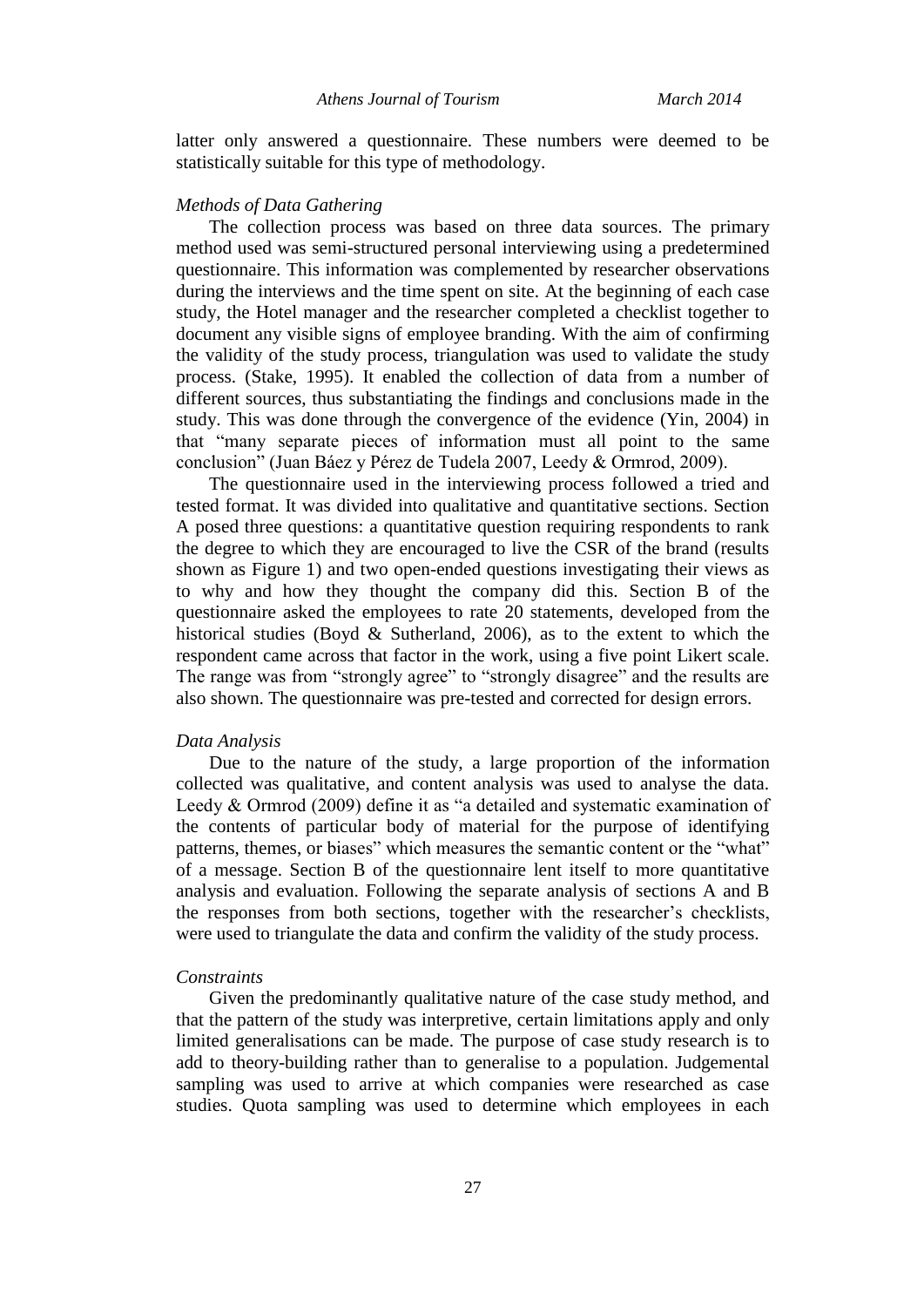*Vol. 1, No. 1 Vilar: Corporate Social Responsibility …*

organisation were to be interviewed (Leedy & Ormrod, 2009). These limitations may impact on the validity and reliability of the study.

#### **Results**

The bar chart, Figure 1: Does the hotel encourage employees to live the CSR brand positioning of the hotel, presents the responses to the question: "Do you think the hotel actively encourages employees to live the CSR of the organisation?"

Figure 1 shows that the study of these hotels was justified given the strong commitment of living the CSR brand positioning of the hotel.

**Figure 1.** *Does the Hotel Encourage Employees to live the CSR Brand Positioning of the Hotel?*



Results of the content analyses to the questions "why" employees trusted their hotel managerial actively boosted them to live the CSR hotel values, and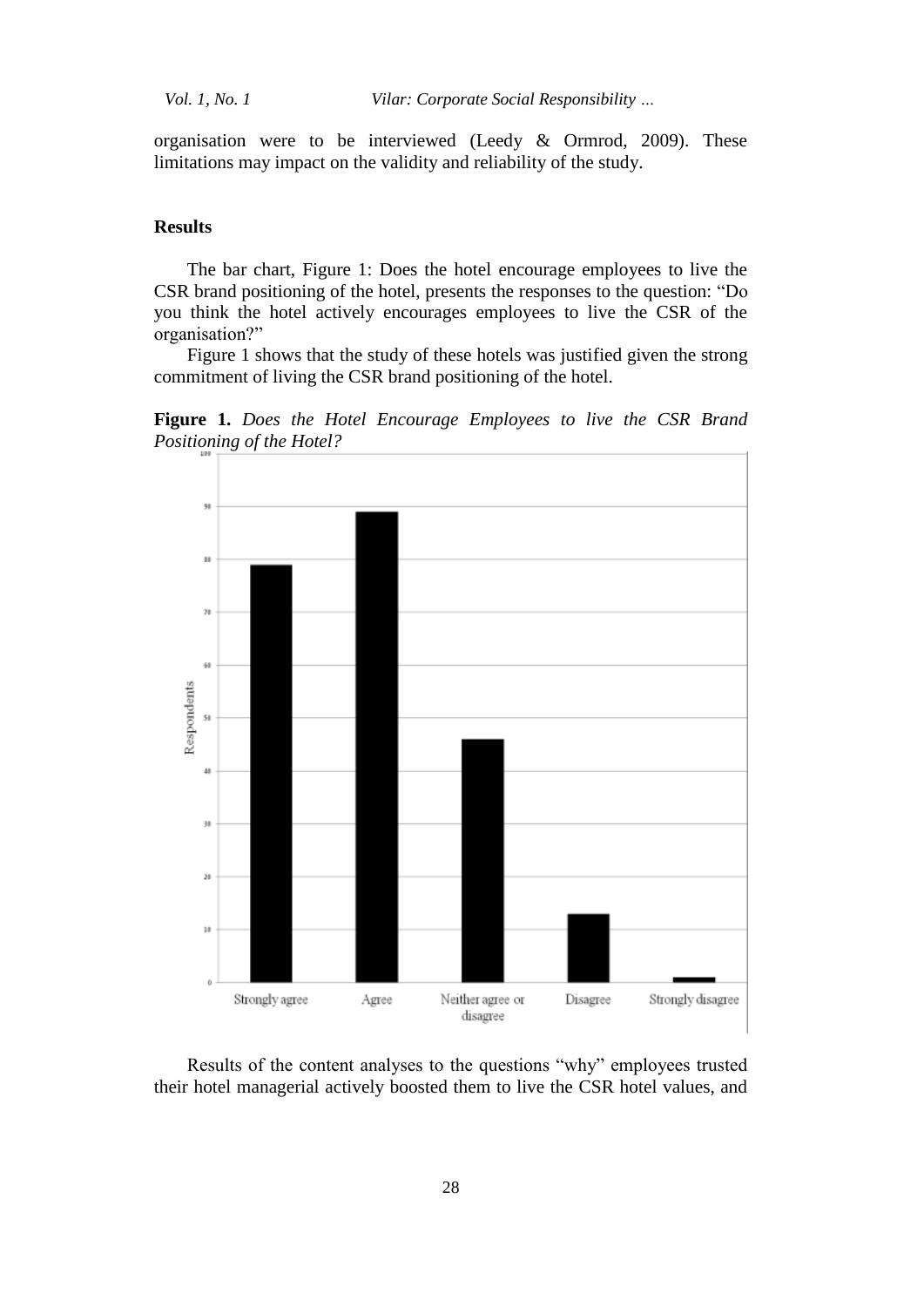i. "how" employees believed their hotel enhances them, have been widely carried out.

The factors present in the hotel were arranged according to the scores from the "strongly agree" columns first and by the scores from the "agree" column and so on.

With the aim of assisting with triangulation and validation of the study information, the researcher gathered evidence of employee CSR hotel brand positioning whilst on site. In this they highlighted how they obtained employee commitment to living the hotel CSR brand positioning and consequently its values.

#### *Discussion*

With the aim of interpreting the analyses the key themes emerging from the results were considered together**.** Each result was investigated for possible themes.

It is proposed that hotels which successfully manage employee commitment to living the hotel CSR values have the following characteristics:

- The hotels make employee CSR branding a key business priority.
- The hotels convey and live by a clear set of CSR values to their employees.
- The hotels have an internal employee CSR branding programme which develops employees through informing, motivating, energising and engaging them.
- The hotels look for talented employees and take into account their needs.

A significant observation from the results was that employees from all the hotels which participated in the study were used to continuous change.

Factors less critical to securing employee commitment to living the hotel CSR culture from the results were: financial reward, job satisfaction, employee input to internal CSR branding development and implementation, and meeting the individual needs of employees.

These four factors are an important finding of this exploratory study as they challenge some fundamental principles of human resource management.

### **Summary of Considerations**

The purpose of the study was to acquire practical evidence on the crucial success factors necessary to provide a framework for hotel managers aiming to inspire their employees to embrace the CSR brand positioning of their establishment. From the results of these case studies and with reference to previously published work, an employee brand positioning model has been formulated to serve as a template for implementing such an initiative.

The model is founded on the idea of a self reinforcing cycle of 6 key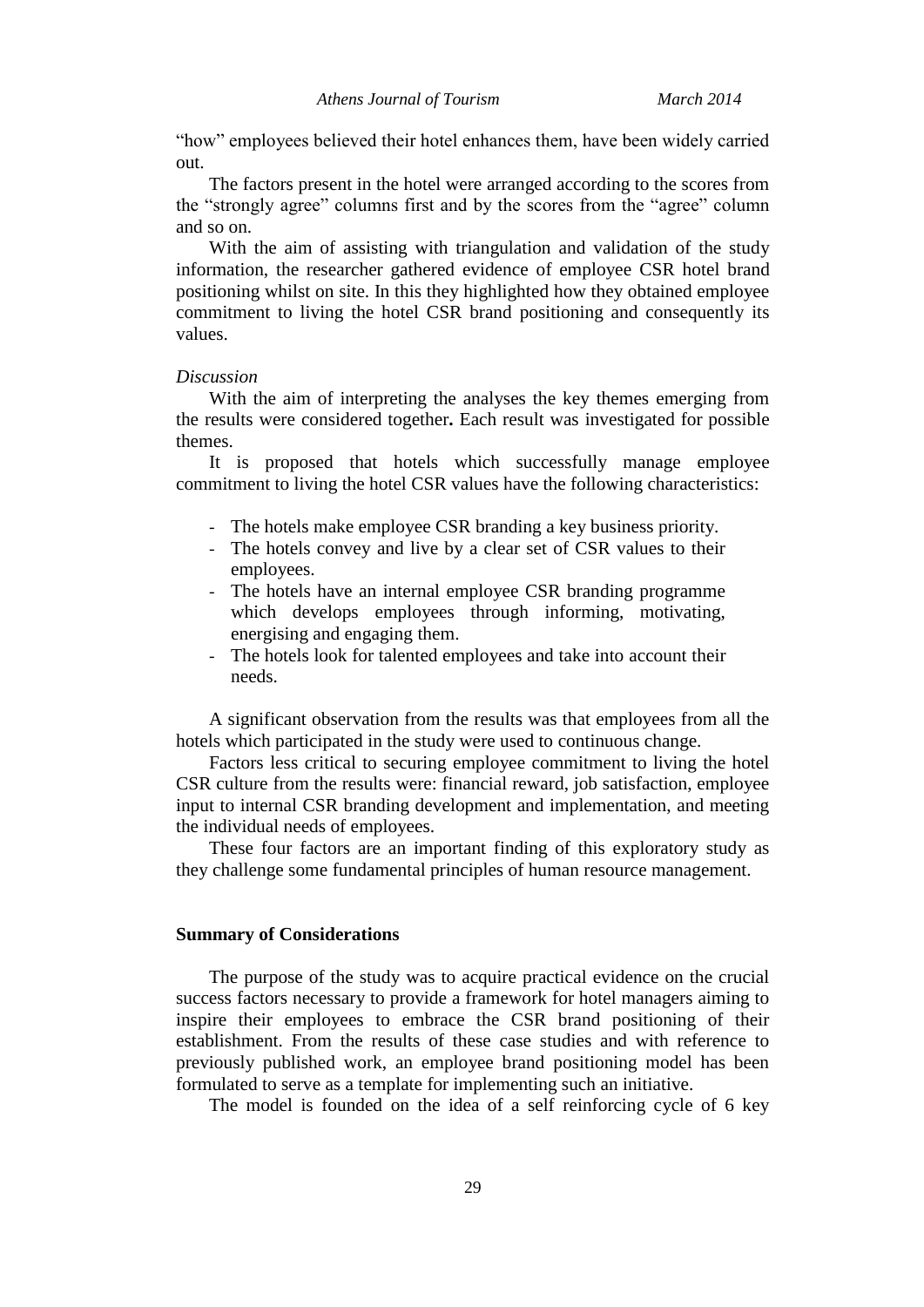components that senior management should focus on when setting out to obtain employees' commitment to living the CSR brand positioning of the hotel. The model recommends that the organisation needs to practise all six components in a coordinated manner as they depend upon one another. A hotel must make employee CSR branding positioning a key business objective and this requires a multi dimensional approach and needs excellent communication to create a culture where employees are valued. This in turn leads to a sense of belonging through loyalty, pride and commitment, which has to be routinely measured if the company is going to make employee branding a business fundamental. Put another way, this is a total organisational initiative where each component is inter-linked. This model is an example of where an integrated approach delivers results in excess of the individual parts. The critical elements to achieving each component of the model, as derived from the empirical research, are detailed by component. For instance, in order for a company to make employee CSR branding positioning a business fundamental it has to ensure that their staff understand that it is valuable and clearly communicate the values of the hotel. Senior management must act according to principles, employees must understand the benefits of employee CSR branding positioning and also must know how they contribute to the overall success of the hotel.

Senior managers wishing to promote employee commitment to living the CSR brand positioning of the organisation need to pay attention to all aspects not just one component of the model. This unfortunately means than this is not a "quick fix" solution. It is important to note that obtaining employee commitment to living the CSR brand positioning of the hotel is not only a marketing function, a human resource function or hotel manager function; it is a total organisational intervention, where one element depends upon another: inter-linked and co-dependent.

Employee branding is a way by which senior managers can actively assist in the differentiation of the company, its products and services, and increase the global value of brands. Employee behaviour has the power to destroy brand equity, or build it, and hence deserves serious attention by management. The hope is that this study has provided strong evidence as to how hotels can enable their employees to contribute towards increasing brand values through the implementation of an organisation wide initiative.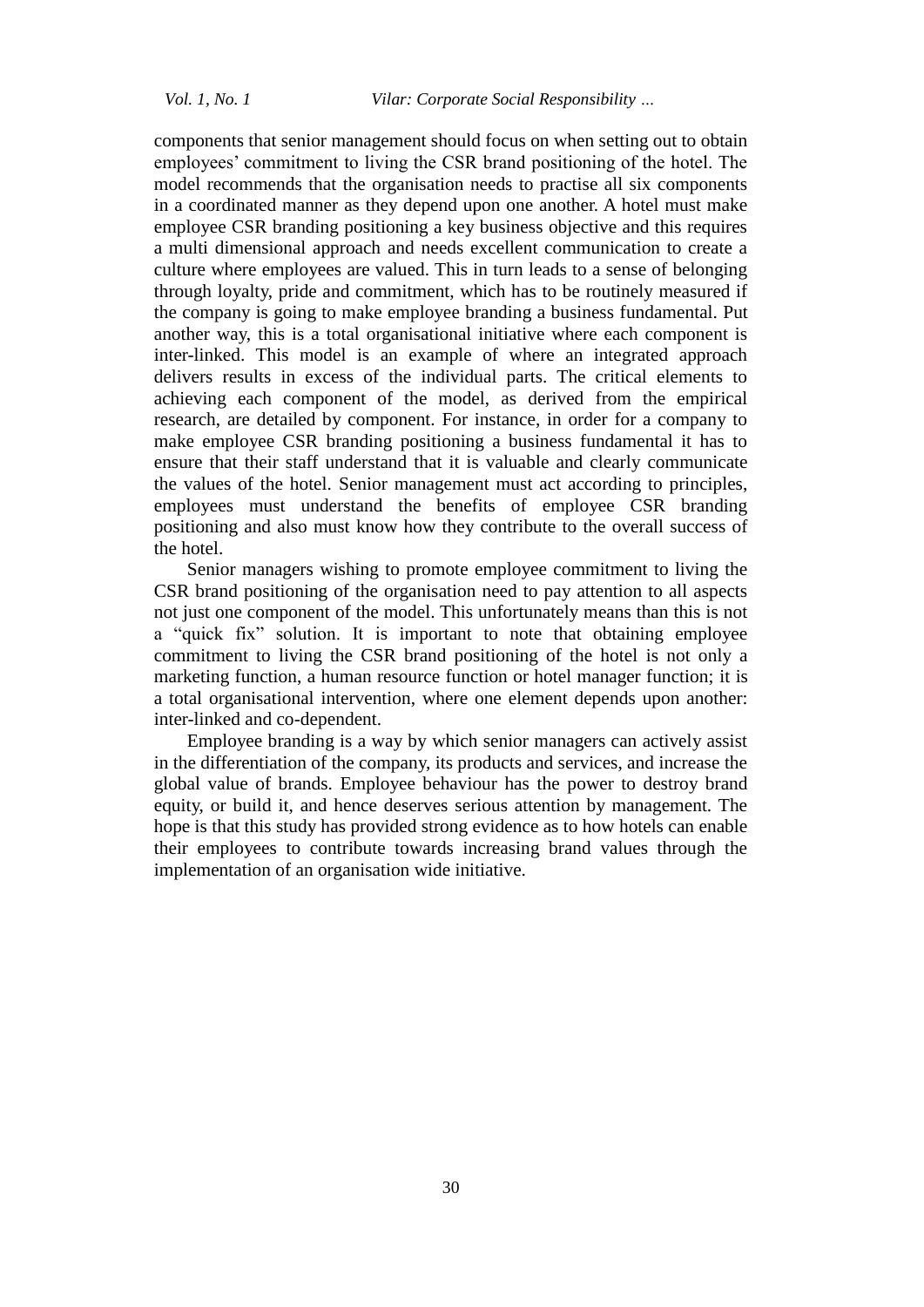## j. **Figure 2.** *Employee Commitment To Living The CSR Brand Positioning: A Self Reinforcing Template*

## **1. Make living the hotel´s CSR brand positioning**

- The hotel's CSR brand positioning must be seen as valuable.
- Communicate a clear set of CSR values
- Senior management must subscribe the values.
- The CSR benefits must be understood by employees.
- Employees must understand how they contribute to the overall success of the hotel's positioning.

## **2. Multi-dimensional approach**

- Spend a great deal of effort and energy encouraging employee commitment to living the CSR positioning of the hotel.
- Internal and external marketing must be linked.
- Make the CSR brand come alive and create a commitment link.

## **3. Communication**

- Use an array of communication material.
- Try various methods and channels.
- Communicate the theme at every opportunity.
- Top down approach.

## **4. Create a culture & value set where employees are valued**

- Training and development must be central to the culture.
- Employees must feel that their values are similar to those of the hotel.
- Organisational culture must be kept relevant and actively managed.

## **5. Create a sense of belonging through loyalty, pride and commitment**

- Employees must have freedom to perform.
- Employees must be self motivated.
- The company must hold events which include all employees.
- Loyalty motivators must be evident.

## **6. Measure**

- Every employee must be measured according to how they live the CSR positioning of the hotel.
- Employee commitment must be measured as part of employees overall performance appraisal.
- Recognition and reward should be part of the hotel's culture.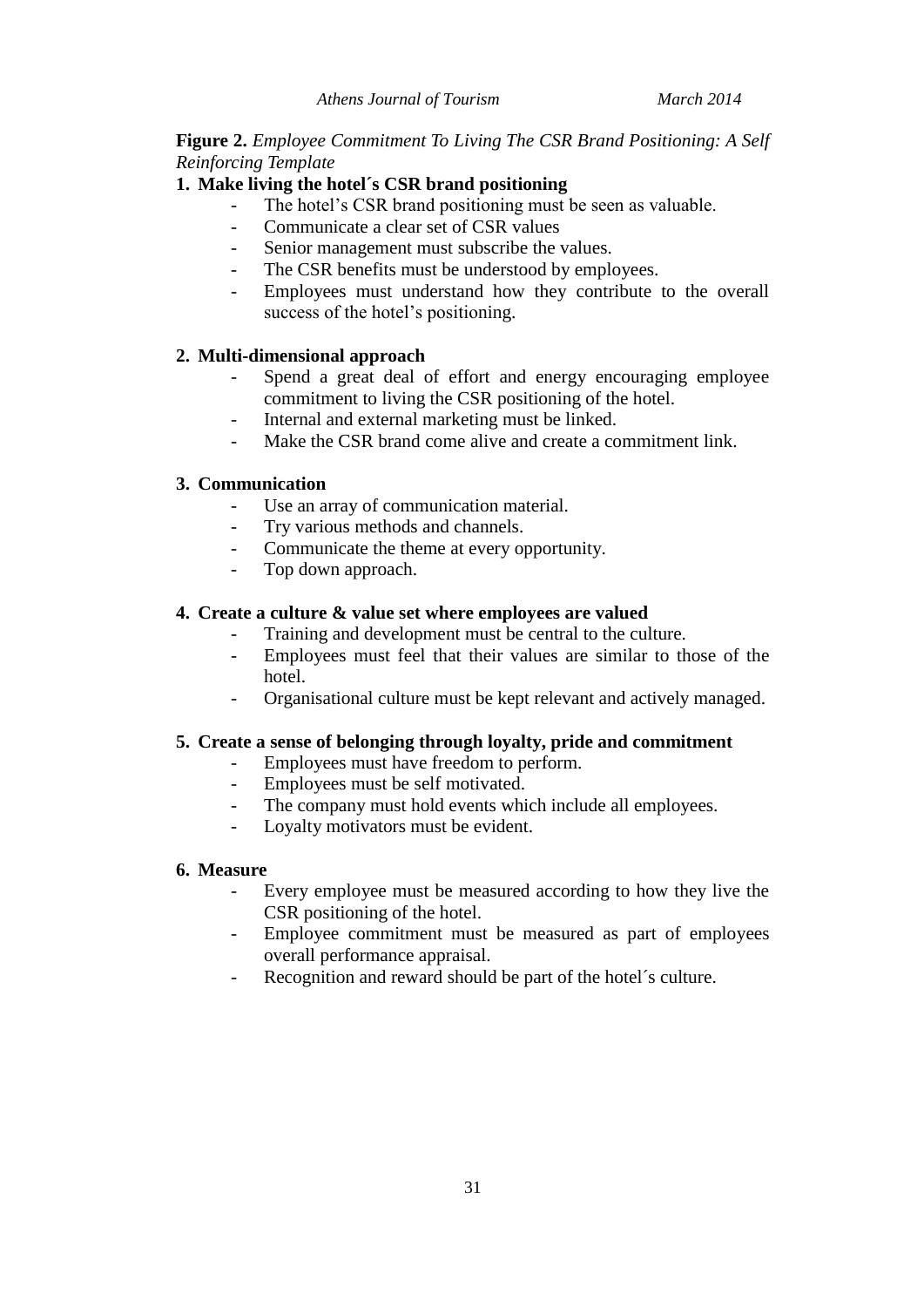#### **References**

- Aguilera, R.V., Rupp, D.E*.,* Williams, C.A. & Ganapathi, J. (2007). Putting the S back in corporate social responsibility: A multilevel theory of social change in organisations. Academy of Management Review, 32.
- Armstrong, M. (2006). Performance management: Key strategies and practical guidelines. Kogan Page Ltd.;  $3<sup>rd</sup>$  edition.
- Atb (2012). http://www.caib.es/govern. Accessed 8 January 2012.
- Baez Y Pérez De Tudela, J. (2007). *Investigación cualitativa*. Madrid: Esic Editorial.
- Bar-Zuri (2008). Social responsibility and business involvement in the community: quantitative measures of business involvement in the community. Israeli Ministery of Industry and Commerce: Research and economics department.
- Beagrie, S. (2003). How to influence employee behavior through internal marketing. Personnel Today, august: 35.
- Bendapudi, N. & Bendapudi, V. (2005). Creating the living brand. Harvard Business Review, 82.
- Boyd Sutherland (2006). Obtaining employee commitment to living the brand of the organization*.* Business Management.
- Brammer.S., Millington, A. & Rayton, B. (2007). The contribution of corporate social responsibility to organizational commitment. The International Journal of Human Resource Management, 18.
- Bryman, A. (1989). Research methods and organization studies. Routledge, Taylor & Francis Group.
- Carrol, A.B. (1979). A three dimensional conceptual model of corporate social performance. Academy of Management Review, 4.
- Czaplewski, A.J., Ferguson, J.M. & Miliman, J.F (2001). Southwest Airlines: How internal marketing pilots success. Marketing Management, 10.
- Das, S. (2003). Vacant or engaged?. Employee Benefits.
- Douglas, W.M. & Baker, M.A. (2011). Thospitality student perceptions on the use of sustainable business practices as a means of signaling attractiveness and attracting future employees.´ *Journal of Human Resources in Hospitality & Tourism*, 10.
- Du, S., Bhattacharya, C.B. & Sankar, S. (2011).Corporate social responsibility and competitive advantage: overcoming the trust barrier. Management Science.
- Du, S., Bhattacharya, C.B. & Sankar, S. (2006). Teaping relational rewards from corporate social responsibility: the role of competitive positioning'. *International Journal of Research in Marketing.*
- Kotler, P., Bowen, J. & Makens, J. (2003). Marketing for Hospitality and Tourism. Prentice Hall, International Edition.
- Fram, E.H. & Mc Carthy, M.S. (2003). From employee to brand champion. Marketing Management, 12.
- Frey, N. & George, R. (2010). The missing link between business owners' attitudes and behaviour in the Cape Town tourism industry. Tourism Management.
- Greening, D.W. & Tuban, D.B. (2000). Corporate social performance as a competitive advantage in attracting a quality work force. Business and Society, 39.
- Hosteltur (2011). http://www.hosteltur.com/139030-ranking-hosteltur-cadenashoteleras extranjero2001.html. Accessed 10 December 2011
- Ind, N. (2007). Living the brand. Kogan Page, 3rd edition.

Larsen, J. (2003).´Employee Loyalty Survey.´ *Journal of People Dynamics*.